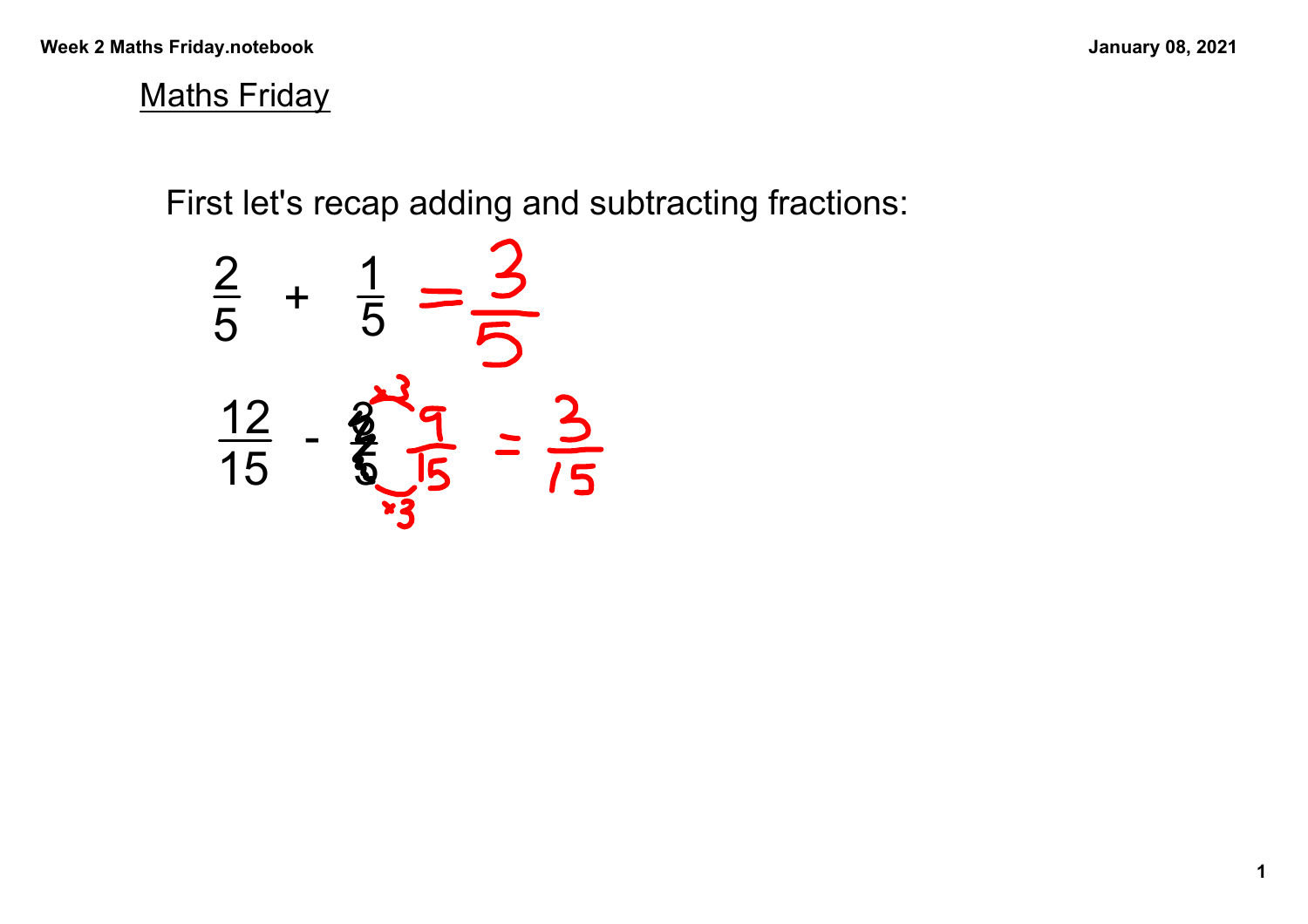## Adding and subtracting mixed numbers

*If the denominators are the same you can just add/ subtract the whole numbers, and then the fractions.*

$$
4\frac{6}{8} + 2\frac{1}{8} = 6\frac{7}{8}
$$
  

$$
5\frac{2}{6} - 3\frac{1}{6} = 2\frac{1}{6}
$$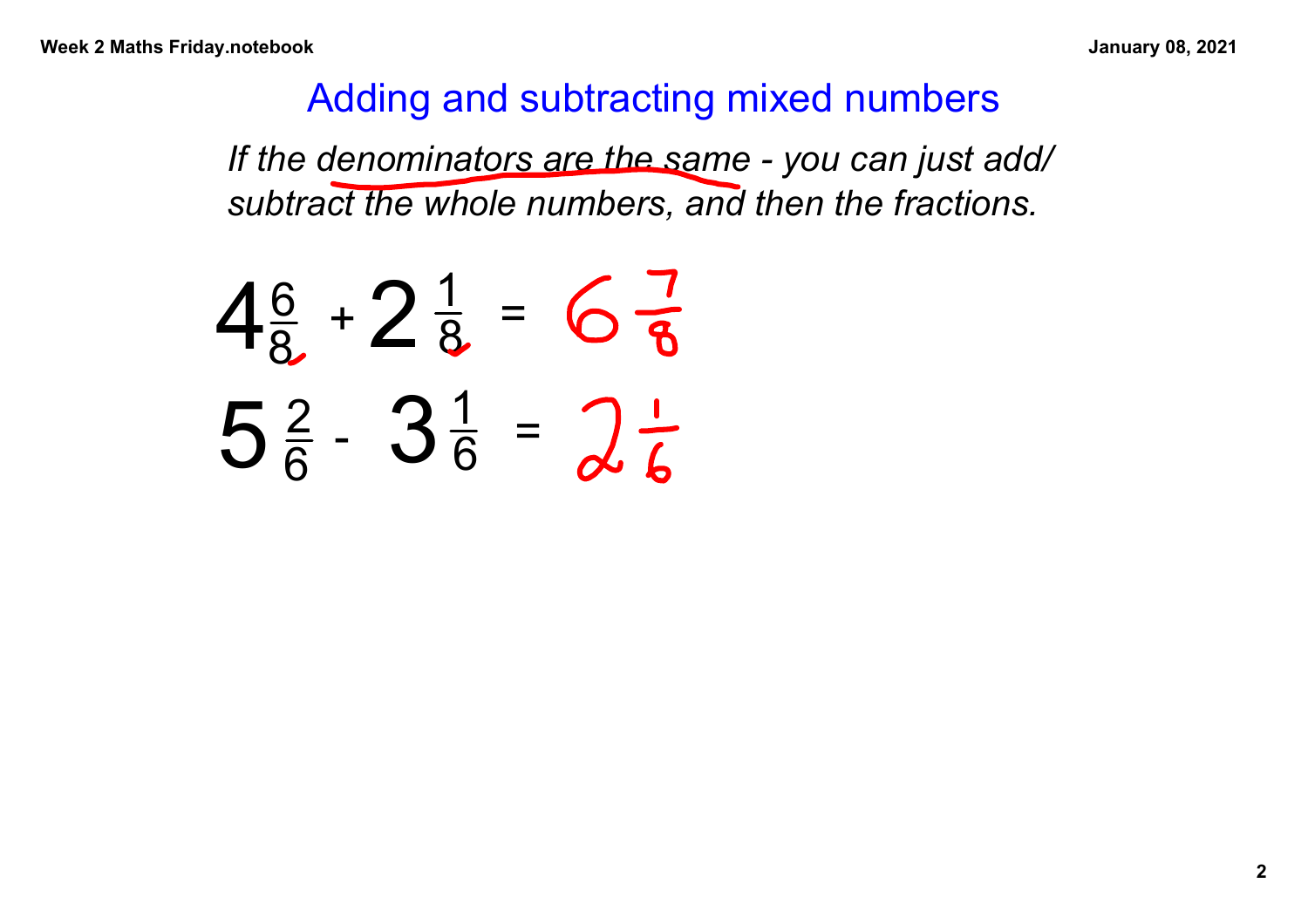If you then end up with an improper fraction as the answer, you need to convert to a mixed number, e.g.

 $2\frac{6}{8}$ 8  $+$ 5 8  $3\frac{6}{9}$  + 2  $+$  2  $\frac{7}{9}$ . 9  $+1$ 3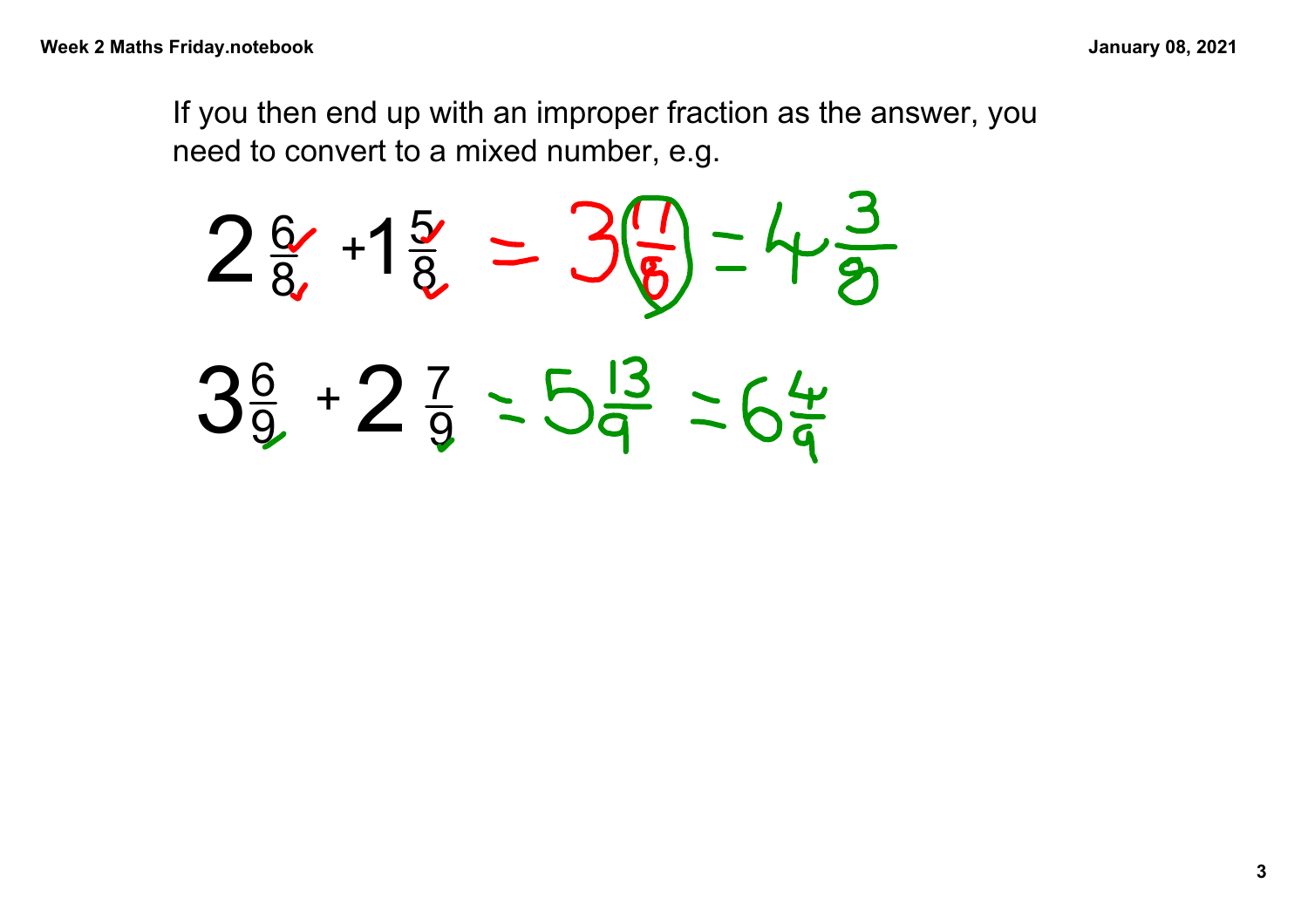

Still add/ subtract the whole numbers. Then you need to convert the fraction to have same denominators before adding subtracting